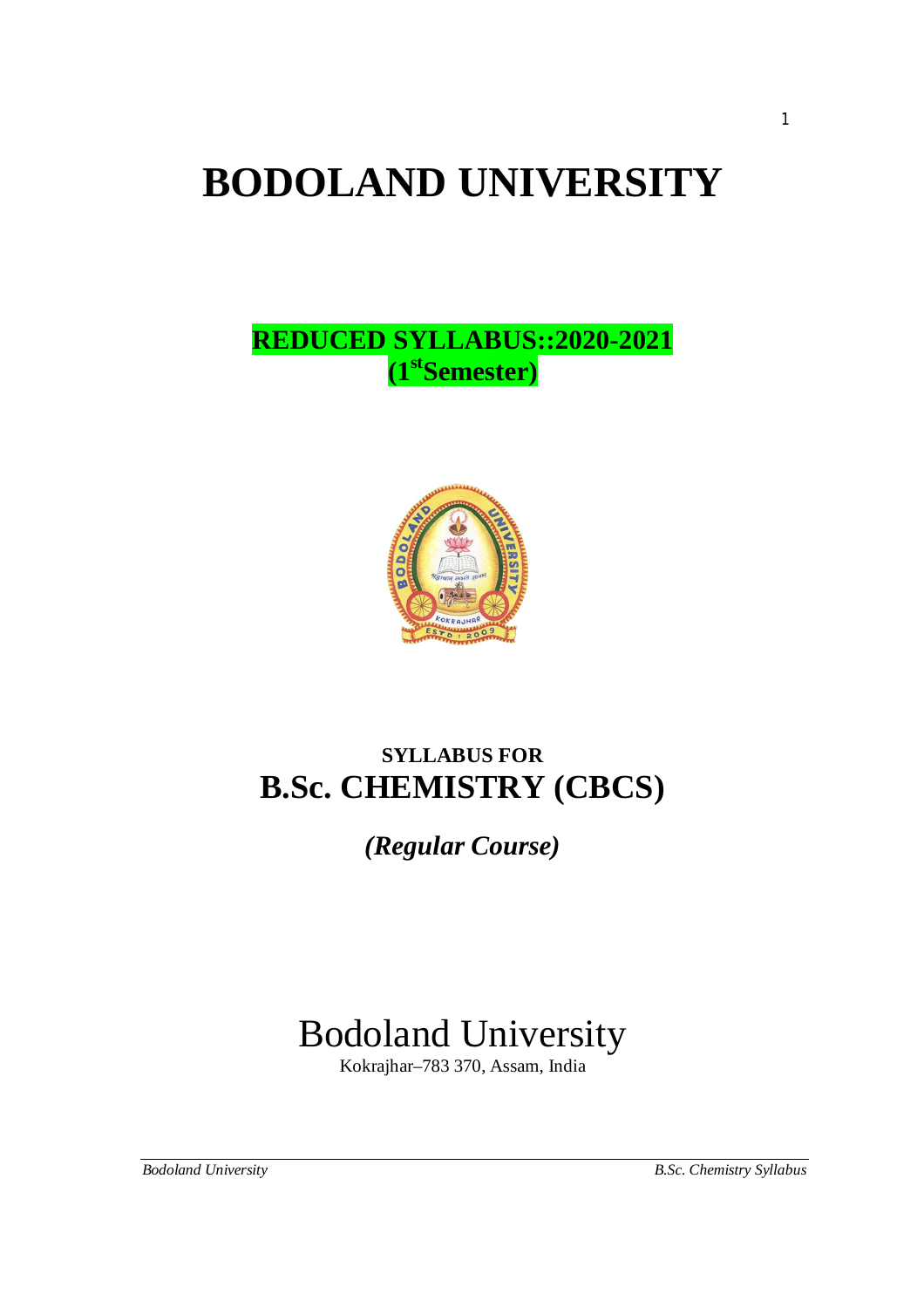# **B.Sc. (Regular Course)**

| Sem.           | CORE COURSE (12)      | <b>Ability Enhancement</b><br><b>Compulsory Course</b> | <b>Skill Enhancement</b><br>Course (SEC) (4) | Discipline<br><b>Specific Elective</b> |
|----------------|-----------------------|--------------------------------------------------------|----------------------------------------------|----------------------------------------|
|                |                       | $(AECC)$ $(2)$                                         |                                              | $(DSE)$ $(6)$                          |
| $\mathbf{I}$   | DSC-1 A               | (English/Hindi/MIL                                     |                                              |                                        |
|                | DSC-2 A (Chemistry-1) | Communication)                                         |                                              |                                        |
|                | DSC-3 A               |                                                        |                                              |                                        |
| $\mathbf{I}$   | DSC-1 B               | <b>Environmental Science</b>                           |                                              |                                        |
|                | DSC-2 B (Chemistry-2) |                                                        |                                              |                                        |
|                | DSC-3 B               |                                                        |                                              |                                        |
| III            | DSC-1 C               |                                                        | $SEC-1$                                      |                                        |
|                | DSC-2 C (Chemistry-3) |                                                        | (Basic Analytical                            |                                        |
|                | DSC-3 C               |                                                        | Chemistry)                                   |                                        |
| IV             | DSC-1 D               |                                                        | SEC-2                                        |                                        |
|                | DSC-2 D (Chemistry-4) |                                                        | (Fuel Chemistry)                             |                                        |
|                | DSC-3 D               |                                                        |                                              |                                        |
| $\overline{V}$ |                       |                                                        | SEC-3                                        | DSE-1 A                                |
|                |                       |                                                        | (Chemical Technology                         | $\overline{\text{DSE-2 A}}$            |
|                |                       |                                                        | & Society)                                   | (Analytical                            |
|                |                       |                                                        |                                              | Methods in                             |
|                |                       |                                                        |                                              | Chemistry)                             |
|                |                       |                                                        |                                              | DSE-3 A                                |
| VI             |                       |                                                        | SEC-4                                        | DSE-1 B                                |
|                |                       |                                                        | (Chemistry of                                | DSE-2 B                                |
|                |                       |                                                        | Cosmetics &                                  | (Instrumental                          |
|                |                       |                                                        | Perfumes)                                    | Methods of                             |
|                |                       |                                                        |                                              | Chemical                               |
|                |                       |                                                        |                                              | Analysis)                              |
|                |                       |                                                        |                                              | DSE-3 B                                |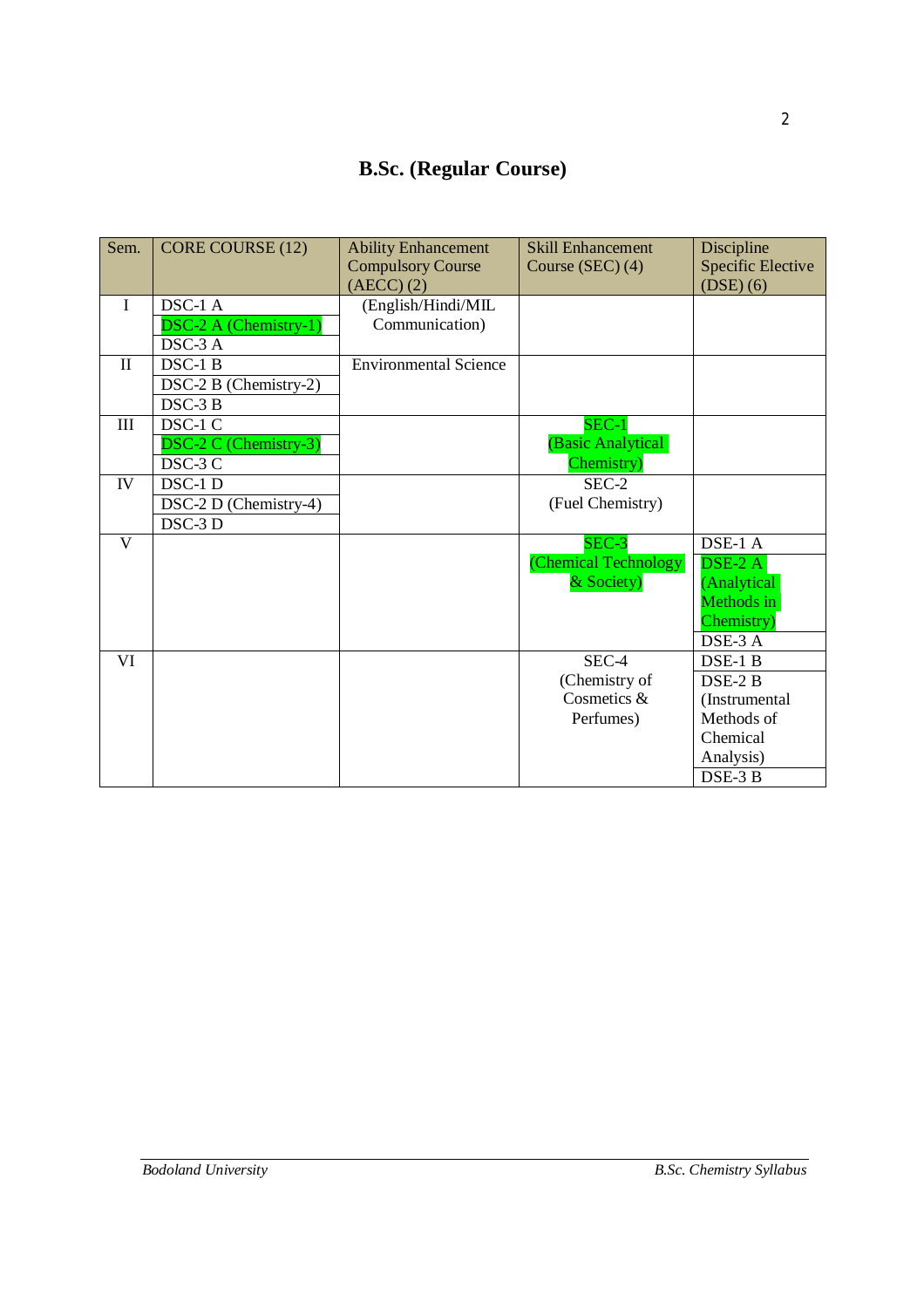# **Curriculum Structures for B.Sc. (Regular Course) (***Physics, Chemistry, Mathematics, Botany and Zoology***) No. of papers =12+12=24, Total Credits= 120 Total Marks=2100**

| <b>SEMESTER-I</b> |                |         |                |                |                 |              |  |  |  |
|-------------------|----------------|---------|----------------|----------------|-----------------|--------------|--|--|--|
| <b>Paper Code</b> | <b>Course</b>  | $L+T+P$ | <b>Credit</b>  | <b>End Sem</b> | <b>Internal</b> | <b>Total</b> |  |  |  |
|                   |                |         |                | <b>Marks</b>   | <b>Marks</b>    | <b>Marks</b> |  |  |  |
| Paper-101R        | $DSC-1A$       | $4+0+2$ | 6              | $60(L)+20(P)$  | 20              | 100          |  |  |  |
|                   |                | $5+1+0$ |                | $60(L)+20(T)$  |                 |              |  |  |  |
| $CHY-102R$        | $DSC-2A$ :     | $4+0+2$ | 6              | $60(L)+20(P)$  | 20              | 100          |  |  |  |
|                   | Chemistry-1    |         |                |                |                 |              |  |  |  |
| Paper-103R        | $DSC-3A$       | $4+0+2$ | 6              | $60(L)+20(P)$  | 20              | 100          |  |  |  |
|                   |                | $5+1+0$ |                | $60(L)+20(T)$  |                 |              |  |  |  |
| COMM-             | $AECC-1$ :     | 2       | $\overline{2}$ | 50(L)          |                 | 50           |  |  |  |
| 104HR             | (English       |         |                |                |                 |              |  |  |  |
|                   | /Hindi/MIL     |         |                |                |                 |              |  |  |  |
|                   | Communication) |         |                |                |                 |              |  |  |  |
| <b>Total</b>      |                |         | 20             | <b>290</b>     | 60              | 350          |  |  |  |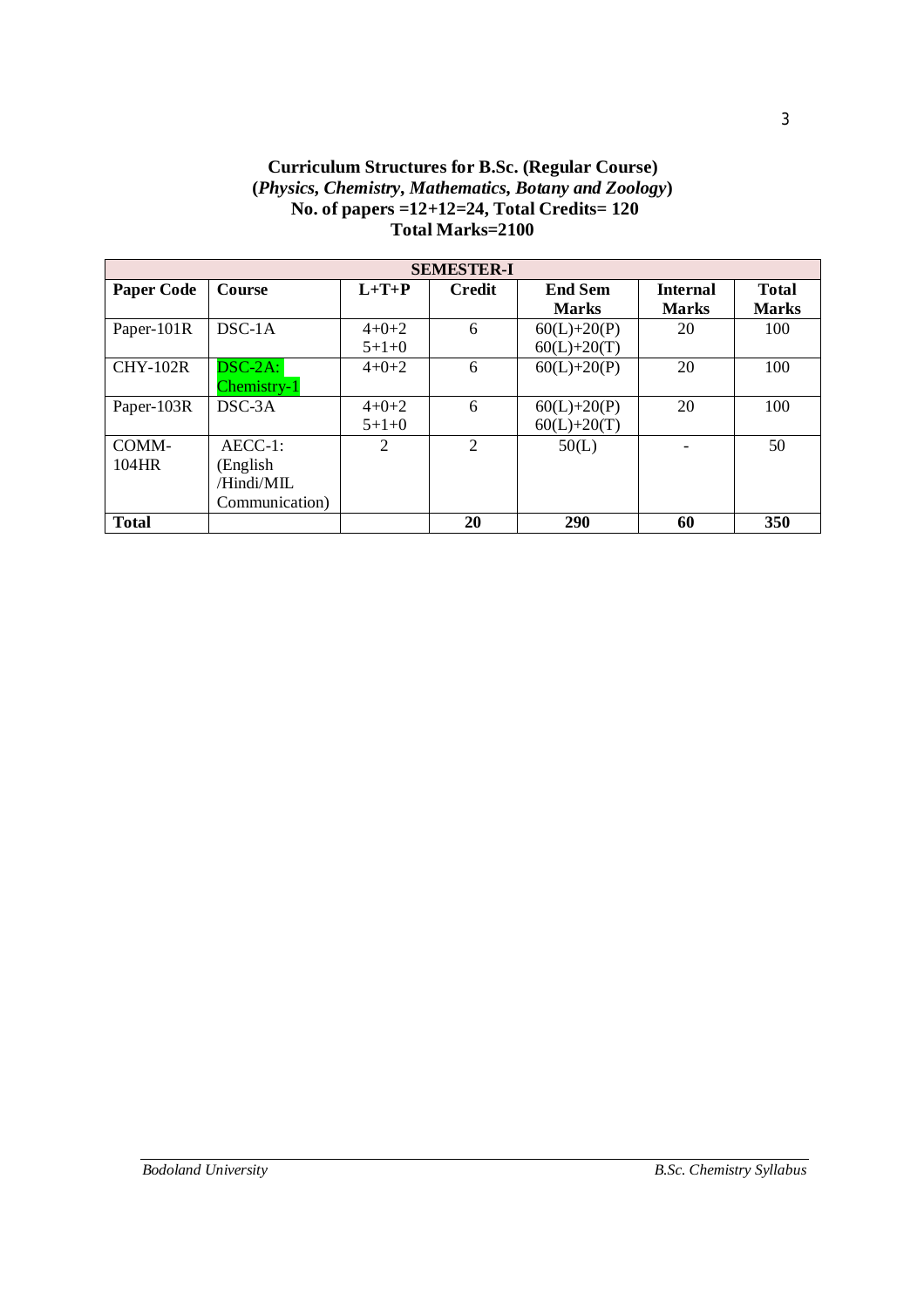# **SEMESTER-I**

**DSC-2A: Chemistry-1 (***ATOMIC STRUCTURE, BONDING, GENERAL ORGANIC CHEMISTRY &ALIPHATIC HYDROCARBONS***) (Credits: Theory-04, Practicals-02) Theory: 60 Lectures**

### *Section A: Inorganic Chemistry-1* **(30 Periods)**

**Atomic Structure:** *Review of: Bohr's theory and its limitations, dual behaviour of matter and radiation, de Broglie's relation, Heisenberg Uncertainty principle. Hydrogen atom spectra. Need of a new approach to Atomic structure.*

What is Quantum mechanics? Time independent Schrodinger equation and meaning of various terms in it. Significance of  $\psi$  and  $\psi^2$ , Schrödinger equation for hydrogen atom. Significance of quantum numbers, orbital angular momentum and quantum numbers *m<sup>l</sup>* and *ms*. Shapes of *s*, *p* and *d* atomic orbitals, nodal planes. Discovery of spin, spin quantum number (*s*) and magnetic spin quantum number (*ms*).

Rules for filling electrons in various orbitals, Electronic configurations of the atoms. Stability of half-filled and completely filled orbitals, concept of exchange energy.

**(14 Lectures)**

## **Chemical Bonding and Molecular Structure**

*Ionic Bonding:* General characteristics of ionic bonding*.* Energy considerations in ionic bonding, lattice energy and solvation energy and their importance in the context of stability and solubility of ionic compounds. Statement of Born-Landé equation for calculation of lattice energy, Born-Haber cycle and its applications, polarizing power and polarizability. Fajan's rules, ionic character in covalent compounds, bond moment, dipole moment and percentage ionic character.

*Covalent bonding:* VB Approach: Shapes of some inorganic molecules and ions on the basis of VSEPR and hybridization with suitable examples of linear, trigonal planar, square planar, tetrahedral, trigonal bipyramidal and octahedral arrangements.

Concept of resonance and resonating structures in various inorganic and organic compounds. **(16 Lectures)**

# *Section B: Organic Chemistry-1* **(30 Periods) Fundamentals of Organic Chemistry**

Physical Effects, Electronic Displacements: Inductive Effect, Electromeric Effect, Resonance and Hyperconjugation. Cleavage of Bonds: Homolysis and Heterolysis. Structure, shape and reactivity of organic molecules: Nucleophiles and electrophiles. Reactive Intermediates: Carbocations, Carbanions and free radicals. Aromaticity: Benzenoids and Hückel's rule.

**(8 Lectures)**

4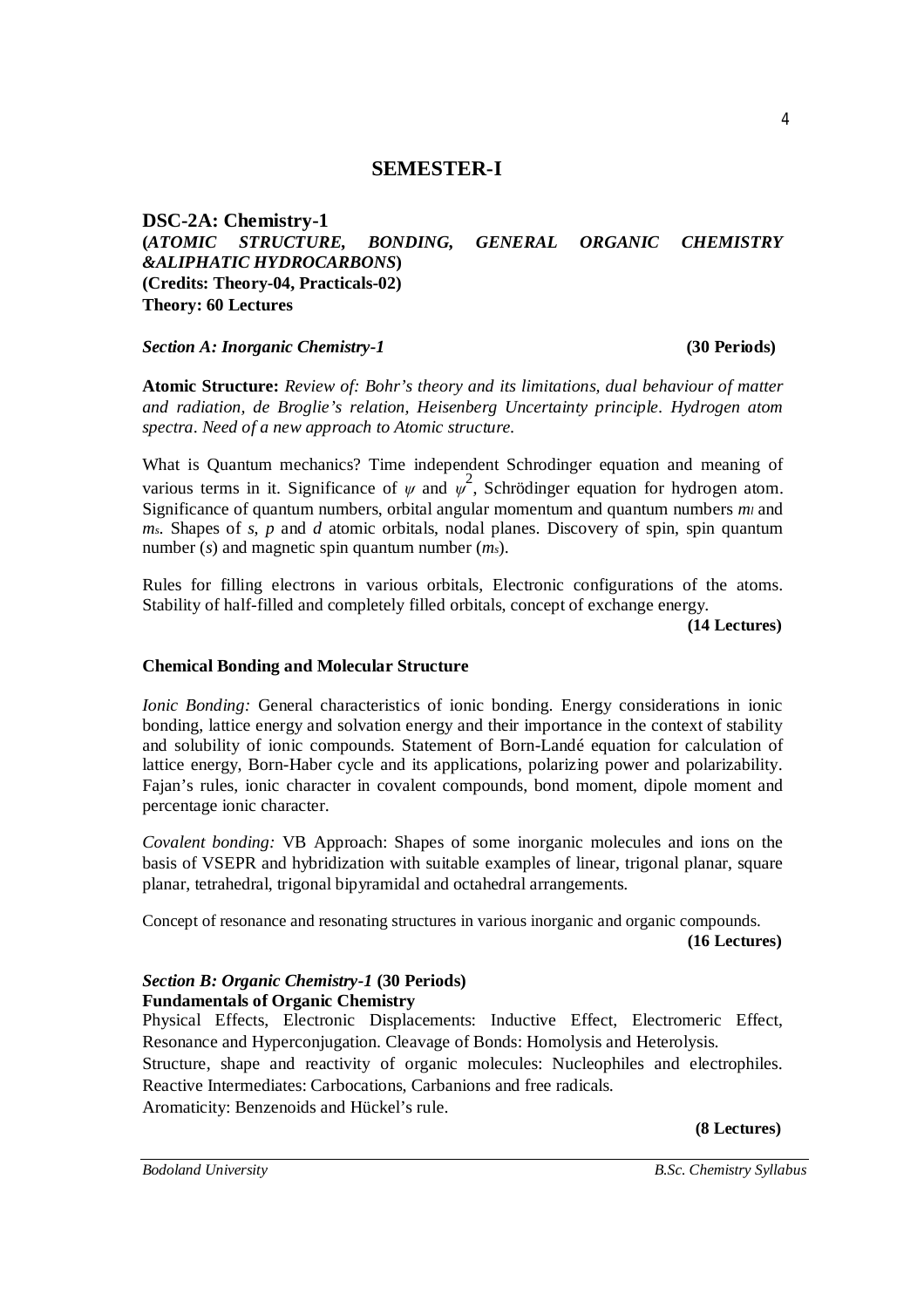#### **Stereochemistry**

Conformations with respect to ethane, butane and cyclohexane. Interconversion of Wedge Formula, Newmann, Sawhorse and Fischer representations. Concept of chirality (upto two carbon atoms). Threo and erythro; D and L; *cis*-*trans* nomenclature; CIP Rules: R/S (for upto 2 chiral carbon atoms) and  $E/Z$  Nomenclature (for upto two C=C systems).

#### **(10 Lectures)**

#### **Aliphatic Hydrocarbons**

Functional group approach for the following reactions (preparations & reactions) to be studied in context to their structure.

**Alkanes:** (Upto 5 Carbons). *Preparation:* Catalytic hydrogenation, Wurtz reaction, Kolbe's synthesis, from Grignard reagent. *Reactions:* Free radical Substitution: Halogenation.

**Alkenes:** (Upto 5 Carbons) *Preparation:* Elimination reactions: Dehydration of alkenes and dehydrohalogenation of alkyl halides (Saytzeff's rule); *Reactions:* cis-addition (alk. KMnO4) and trans-addition (bromine), Addition of HX (Markownikoff's and anti-Markownikoff's addition), Hydration, Ozonolysis, Hydroboration-oxidation.

**Alkynes**: (Upto 5 Carbons) *Preparation:* Acetylene from CaC2and conversion into higher alkynes; by dehalogenation of tetra halides and dehydrohalogenation of vicinal-dihalides.

#### **(12 Lectures)**

#### **Reference Books:**

- Lee, J.D. *Concise Inorganic Chemistry* ELBS, 1991.
- Cotton, F.A., Wilkinson, G. & Gaus, P.L. *Basic Inorganic Chemistry*,  $3^{rd}$  ed., Wiley.
- Douglas, B.E., McDaniel, D.H. & Alexander, J.J. *Concepts and Models in Inorganic Chemistry*, John Wiley & Sons.
- Huheey, J.E., Keiter, E.A., Keiter, R.L. & Medhi, O.K. *Inorganic Chemistry: Principles of Structure and Reactivity*, Pearson Education India, 2006.
- Graham Solomon, T.W., Fryhle, C.B. & Dnyder, S.A. *Organic Chemistry,* John Wiley & Sons (2014).
- $\Box$  McMurry, J.E. *Fundamentals of Organic Chemistry*,  $7^{\text{th}}$  Ed. Cengage Learning India Edition, 2013.
- Sykes, P. *A Guidebook to Mechanism in Organic Chemistry,* Orient Longman, New Delhi (1988).
- Eliel, E.L. *Stereochemistry of Carbon Compounds*, Tata McGraw Hill education, 2000.
- □ Finar, I.L. *Organic Chemistry* (Vol. I & II), E.L.B.S.
- Morrison, R.T. & Boyd, R.N. *Organic Chemistry*, Pearson, 2010.
- Bahl, A. & Bahl, B.S. *Advanced Organic Chemistry,* S. Chand, 2010.